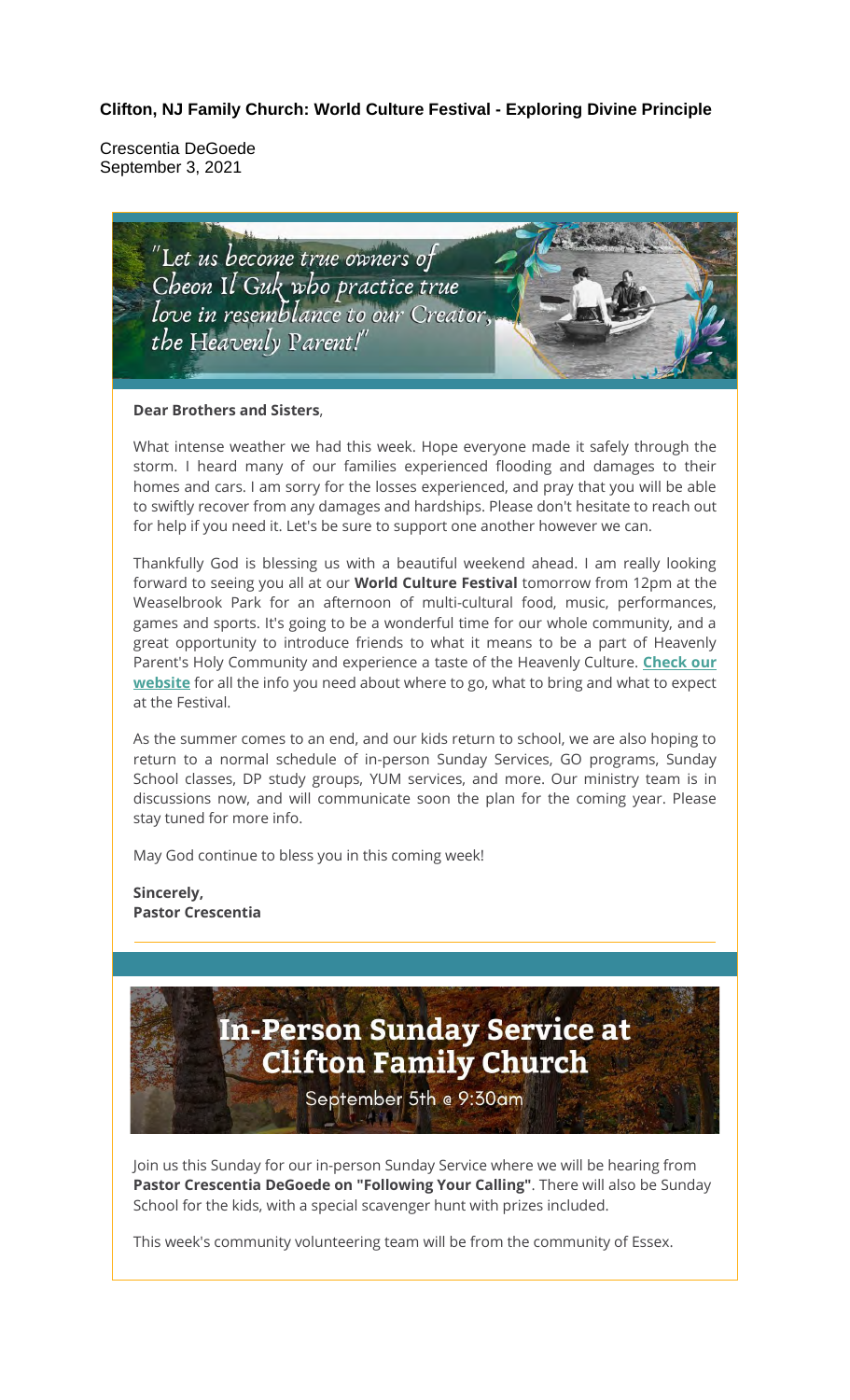We look forward to fellowshipping with you this Sunday!



**Register to Participate Online Here**

#### **National Service**

You can view the Live stream of the Service here: **live.familyfed,org** at 11AM.

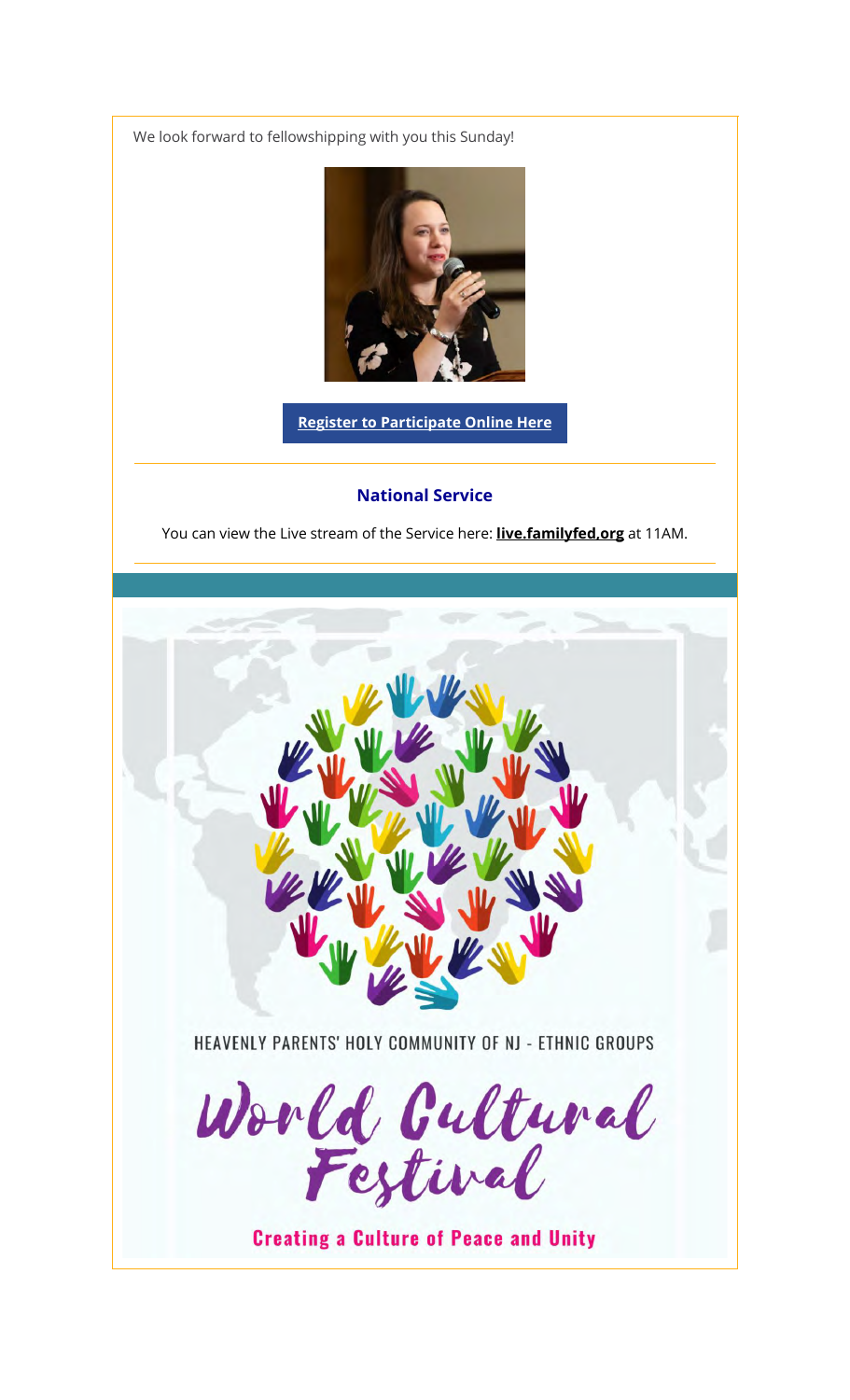### SEPTEMBER 4, 2021 | Time: 12pm to 5pm | Location Weaselbrook Park

**More Info about Location, Program and Activites and Tickets Here**

# **EXPLORING THE** DIVINE PRINCIPLE

A weekly discussion of the Divine Principle and how we can apply it to our lives--starting with a 4-week pilot program!



AUG. 17, 24, 31, & SEP. 7 | 7-8 PM ON ZOOM

For Registration or Questions Contact:

### Tuesday Sept 7th

You are invited to invest in deepening your relationship with God and True Parents and improving your relationships with others, through study and discussion of the Divine Principle's application to your daily life. This four-week Divine Principle Study group will meet virtually, starting next week on Tuesday, August 17th at 7:00pm. All ages and life stages are welcome and encouraged to join. Participants will be placed into small groups for a facilitated discussion.

For questions or more information contact Study Group Organizer and Facilitator, Ms. MiYoung Eaton at: eatonmg@ gmail,com.

**To join the group and receive the View the group ground rules** 

DIVINE<br>Principi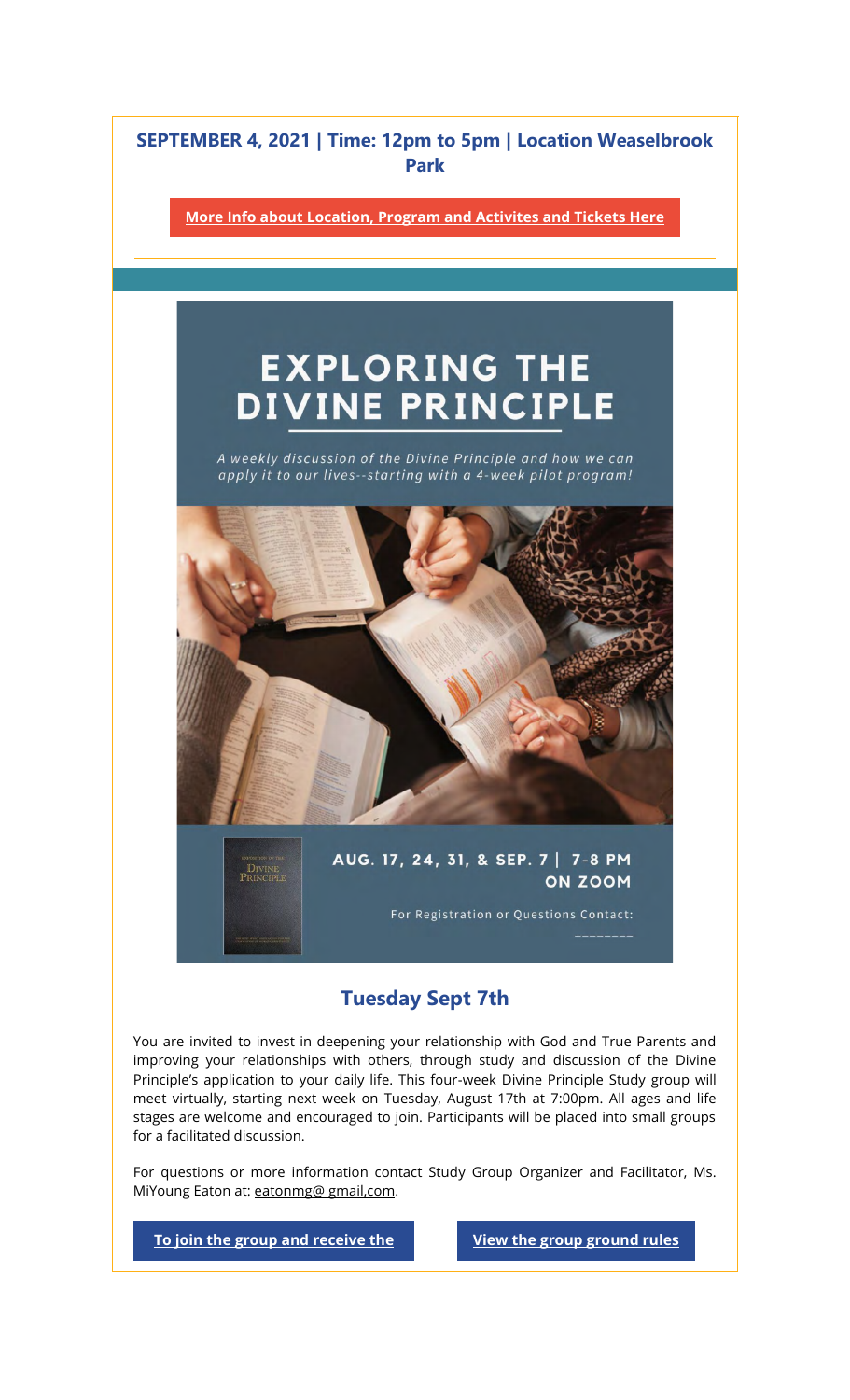

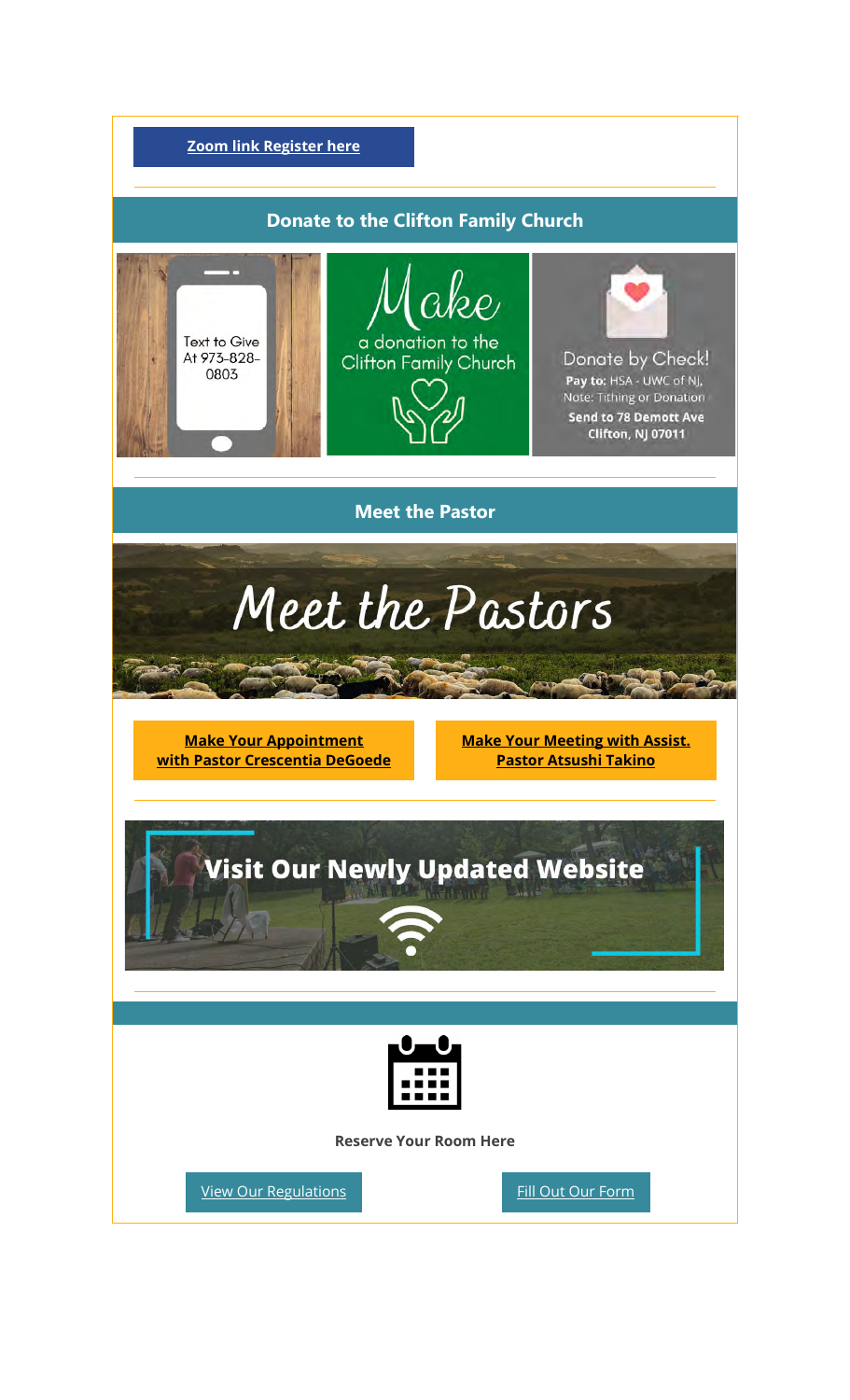## Clifton Family Church of the Heavenly Parent's Holy Community

 $\equiv$ 



# Come Join Us for Our World Culture Festival!

We have food, games, arts, and musical performances prepared by different ethnic group in our community. There will be a kids corner available and a sports tournament organized.

### SATURDAY SEPTEMBER 4, 2021 | Time: 12pm to 5pm

Location Weaselbrook Park – Meadow Multipurpose Field: 1 Westervelt Pl, Clifton, NJ 07011





Cost for Tickets for Food and Games/Activities: \$1 per tickets (Cash ONLY- will not accept \$100 Bills)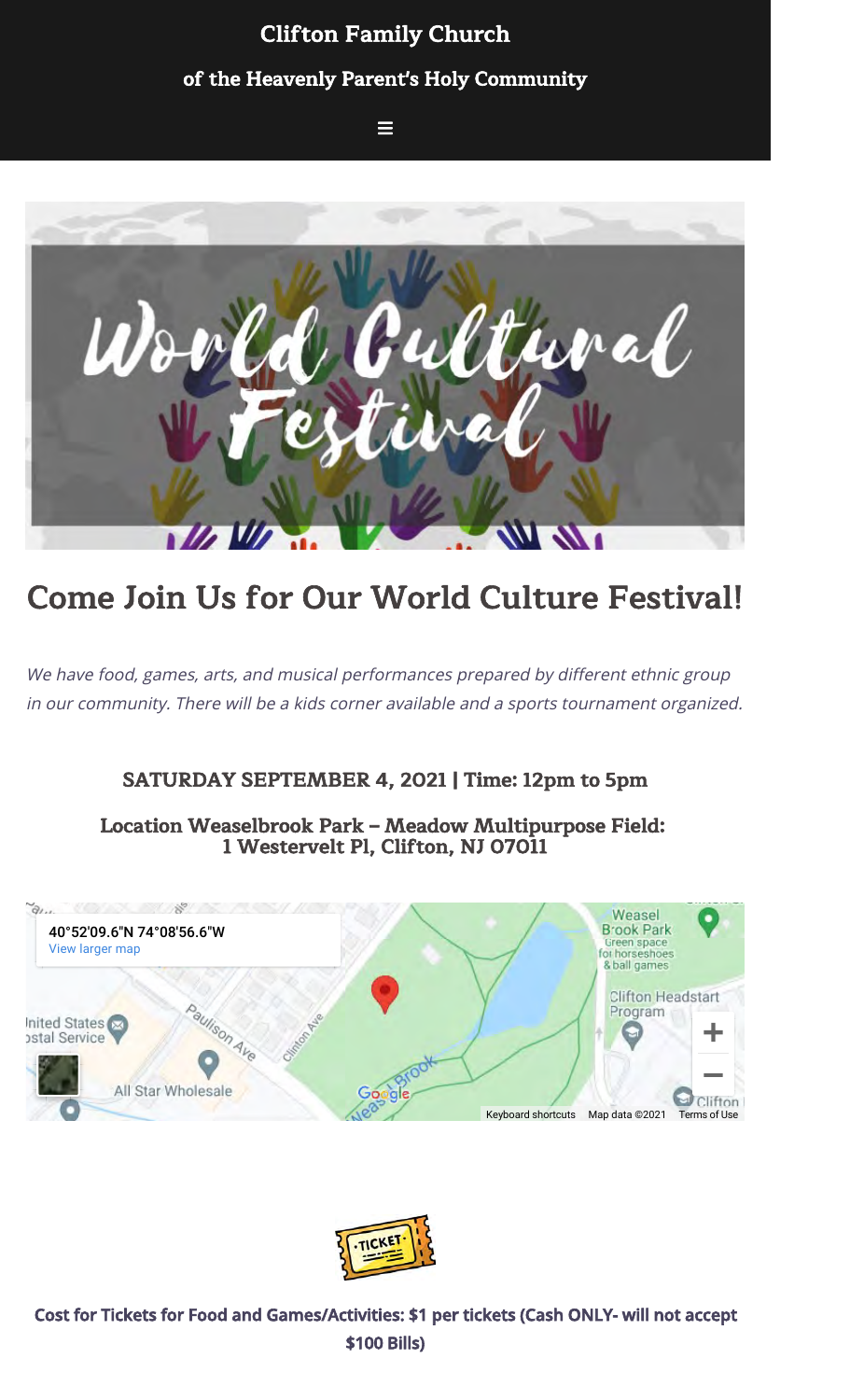To participate in these games and try all the food from different cultures, you would need to purchase tickets when you arrive! There is NO Entry Fee

### We encourage everyone to bring their picnic blankets or chairs and their ethnic flags!





# Basketball, Volleyball and Yute Nori Tournament!

We will also hold a sports and game tournament at this festival. You can make up your own team and sign them up.

Click here to Register